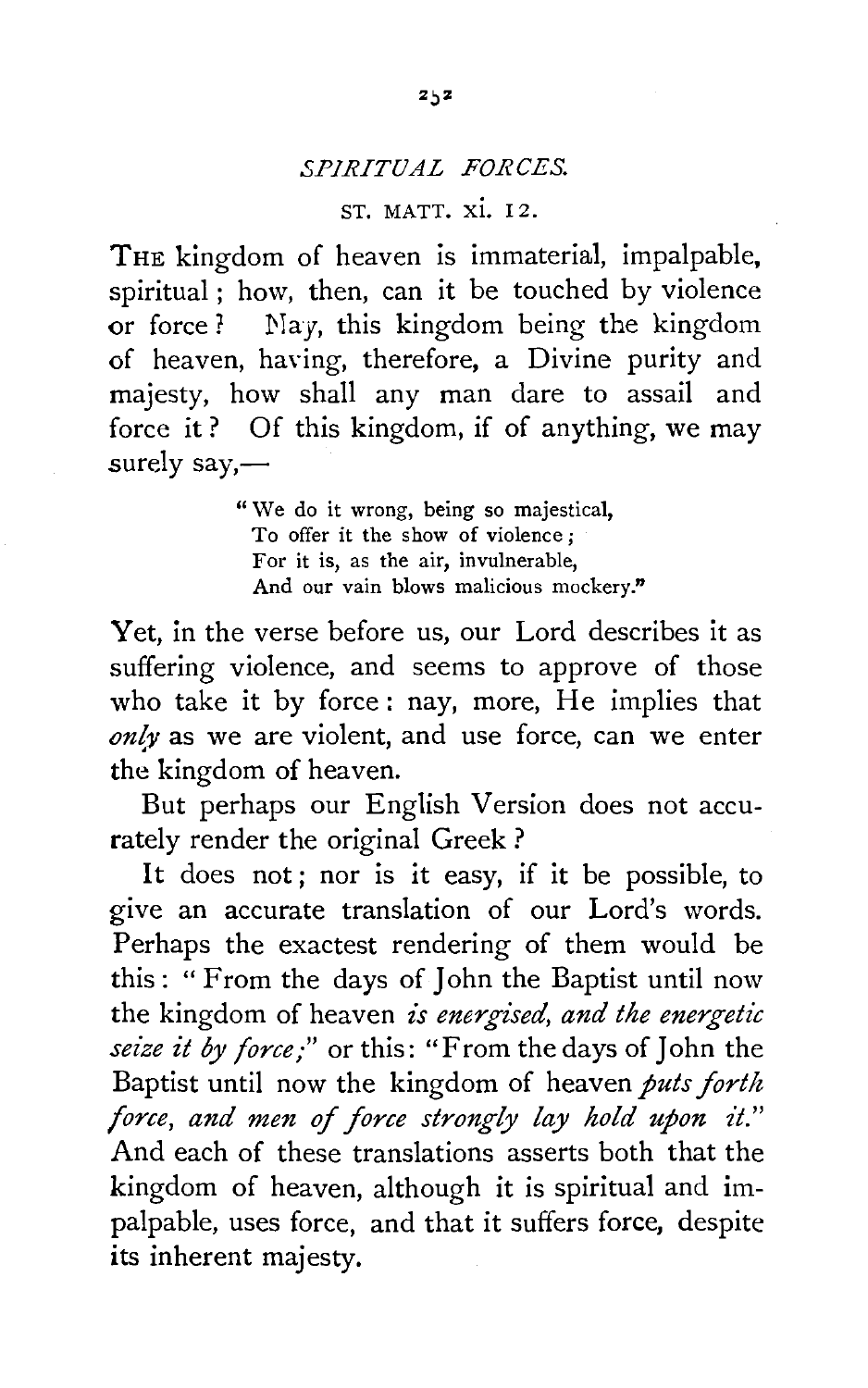How, then, are we to understand such words as these? In what sense did the kingdom of heaven, from the coming of the Baptist, begin to use force ? and in what sense did those who followed John and Jesus lay hold upon it with a force amounting to violence? The answer to these questions is to be found in the spiritual history of that period ; in the new marvellous development of spiritual truth and life which then took place, and in the new and more earnest spirit which alone prepared men to welcome that development and to profit by it.

I. Under the term "kingdom of heaven" we include all manifestations of the Divine Truth and Love made to men, all disclosures of the Divine Will, whether these disclosures took the form of law or grace, of warning or invitation; and all "administrations" of the Divine Spirit, whether these "administrations" took the form of special gifts $-\text{as}$ prophecies, miracles, psalms, or the more common. and the more valuable gifts of strength to resist evil, to follow after holiness, to order the life in the fear and love of God. In short, all that we now mean by such terms as " religion" and the " religious life" was, and is, the kingdom of heaven on the earth. Obviously, therefore, there has *always* been a kingdom of heaven among men ; to some extent, in some sense, there has always been a kingdom of heaven in *every* man. Among the Heathen, the recognition of the Divine Existence and Will, the sense of right and wrong, the love and approbation of virtue, the foreboding of evil when the inward law was broken, the faint intermittent hope of a happy future as the reward of a virtuous life-these, and the like intui-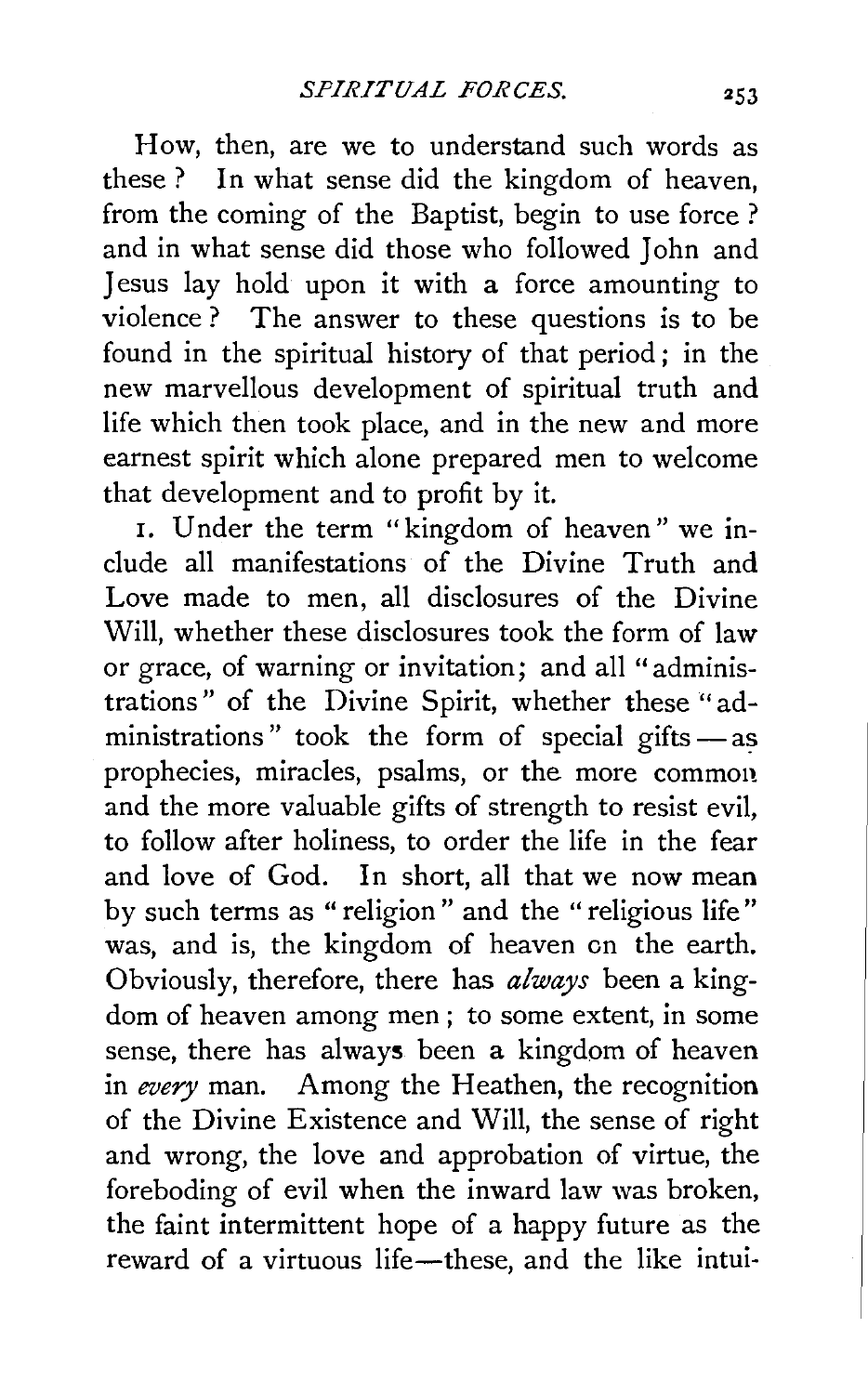## 254 *SPIRITUAL FORCES.*

tions and convictions, were their kingdom of heaven, their spiritual realm and possession; from this they drew the motive and inspiration of all that was truest in them and best. Among the Jews this heavenly kingdom, this spiritual realm, was larger, its foundations were more strongly laid, its laws more distinctly and more authoritatively pronounced. They knew God, and God's word, and God's will, far ·more clearly, and their present duty, and, at least in the later stages of their history, the hope of a future life. They were not left to the discoveries and deductions of reason, nor to the dictates of an imperfect and varying moral sense; they were taught by holy men, who spake as they were moved by the Holy Ghost. But when John the Baptist came, preaching repentance and faith, and, still more, when the Lord Jesus came, preaching salvation from every form and taint of evil, this kingdom of heaven was *energized;* that is, all its elements and constituents were quickened into a more intense activity; it put forth new and unprecedented force; it revealed God, and man's duty to God, the life man might live and the immor- . tality to which he might aspire, with a precision and an authority before unknown: it compelled men to make a more decisive choice between earth and heaven, between God's will and their own will, between the glaring shows of time and the softened splendours of eternity. The heavenly kingdom, heretofore restrained by the local laws and national ceremonies in which it was expressed, burst from its restraints, appealed to the universal conscience of humanity, and proclaimed a salvation for men of every blood and every class.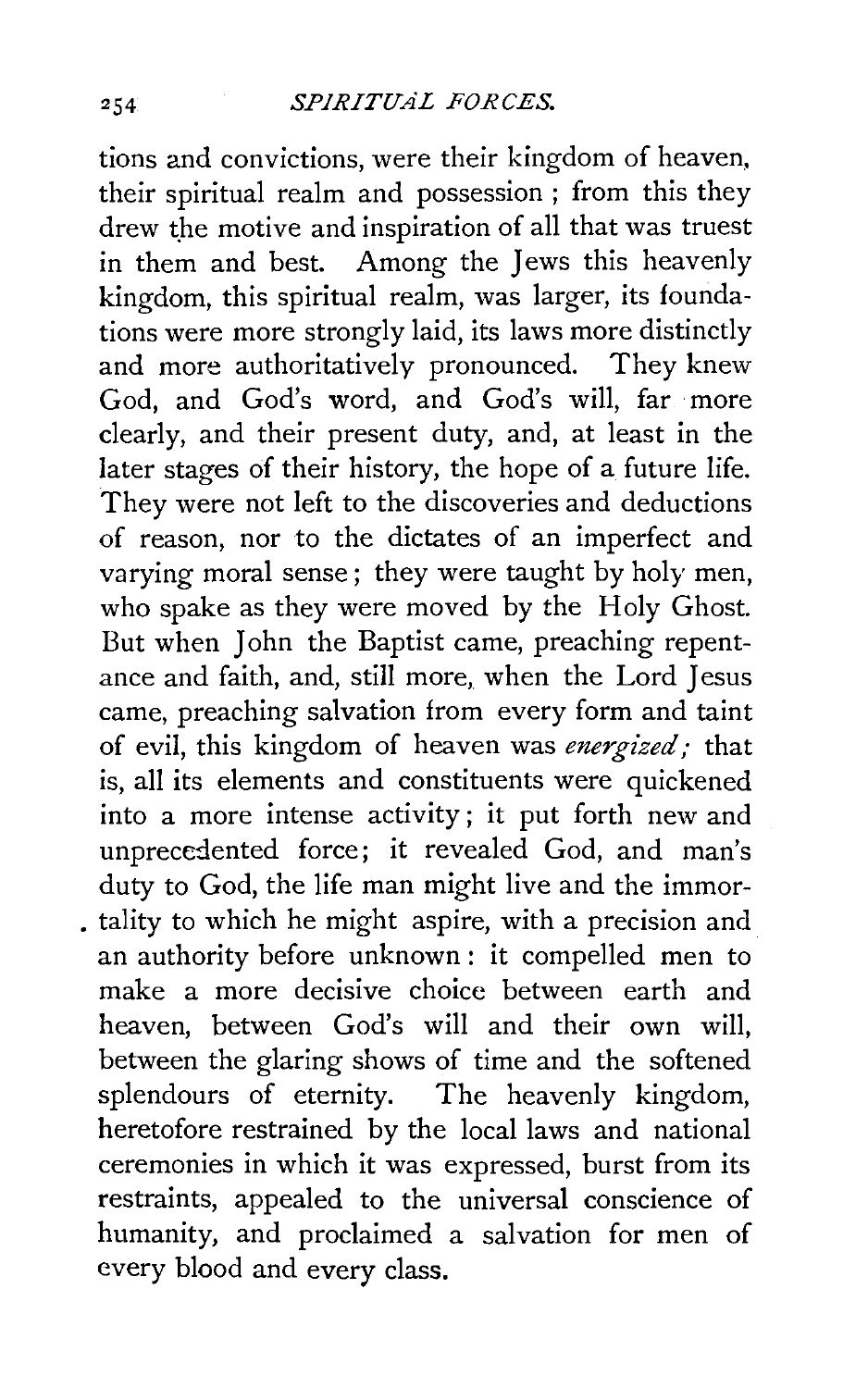The scene is so remote from us, and the Lord Jesus bore Himself with a composure so meek and invariable, that we too often forget, or fail to realize, the amazing energy, the tremendous force, which must have been latent in Him-in his life, in his word-in order that it might change and raise the whole life of man, that it might lift the whole world nearer heaven. But, so soon as we think of it, we know and feel that the kingdom of God must indeed have been strongly energized, that it must have put forth an intense and divine activity, before it could have conquered and absorbed all the kingdoms of the earth.

We know very well how hard, for the most part, men are to move ; how stiff in their habits, how sordid in their aims, how insensible to motives drawn from the unseen and the future. What upward movement in our own time can we remember which has not cost a vast and continuous expenditure of human energy ? If, for example, a man gifted above his fellows sees some political truth more clearly than they do, and sets himself to secure free trade, or to educate the people, what years of toil it costs him before his thought wins the adhesion even of the intelligent! How many years of toil must *they* wear through before they can get their scheme espoused by the public and formulated into a law! How the truth they hold must be "energized," into what an infinite variety of forms must it be thrown, what endless objections must it be strong enough and patient enough to subdue, with what " force " must it tell for good in any small experiment that may be adventured, before it can hope to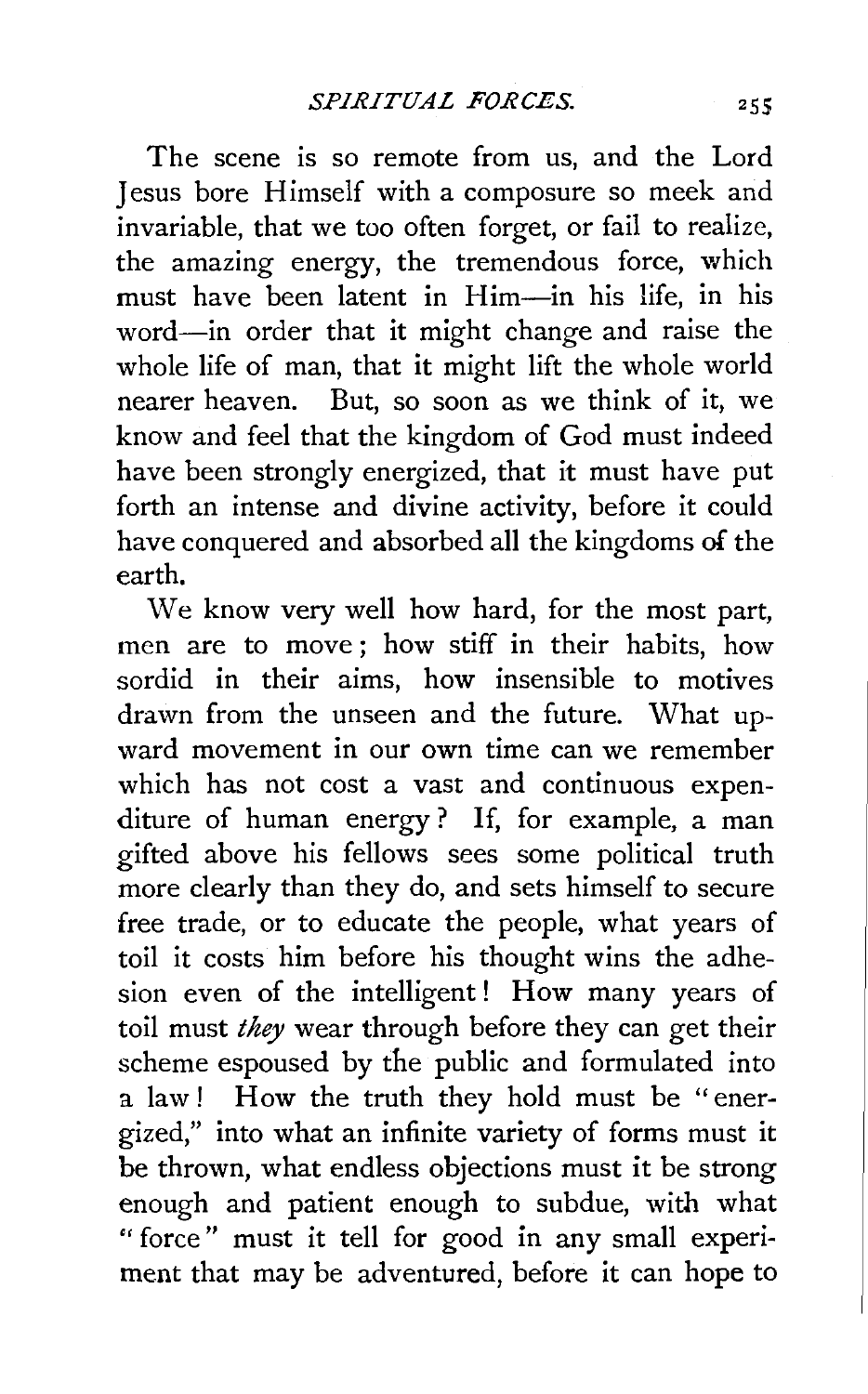establish itself in the convictions and affections of men ! When, for example, a Luther finds forgotten truths in a neglected Bible and devotes himself to the promulgation of these truths, his whole life becomes a labour, an agony of conflict against the base interests of the clerical caste and its adherents, nay, against the prejudices and habits of a continent. If he is to conquer, must not his truths be of a sovereign potency ? must they not put forth all their energy ? must they not have infused into them a divine strength, a patient unweariable force, which will sap every form of opposition, seize on every point of vantage, and know how to turn foes into friends and convert defeat into victory ?

And when any such revolution in the thoughts and affections of men is on foot, who are those that, first, yield to it, and, then, further it ? Surely it is the "men of force;" the men who have most of the champion and martyr spirit; men of so intense and active a temperament that they can make that which is unseen real and present to their minds; men of an ardour which enables them to break through the bonds of habit, to risk and, if need be, to sacrifice their private interests for the public good. *These*  are they who strongly, or even violently, seize upon the new thought, the new truth, the new religious faith, and are ready to count all things but loss so that they may win it for themselves and give it to their neighbours.

Strangely, then, as this verse may sound when we first read it, it grows clear as we think about it; we understand that whenever the kingdom of heaven is energized, it is the energetic who will seize upon it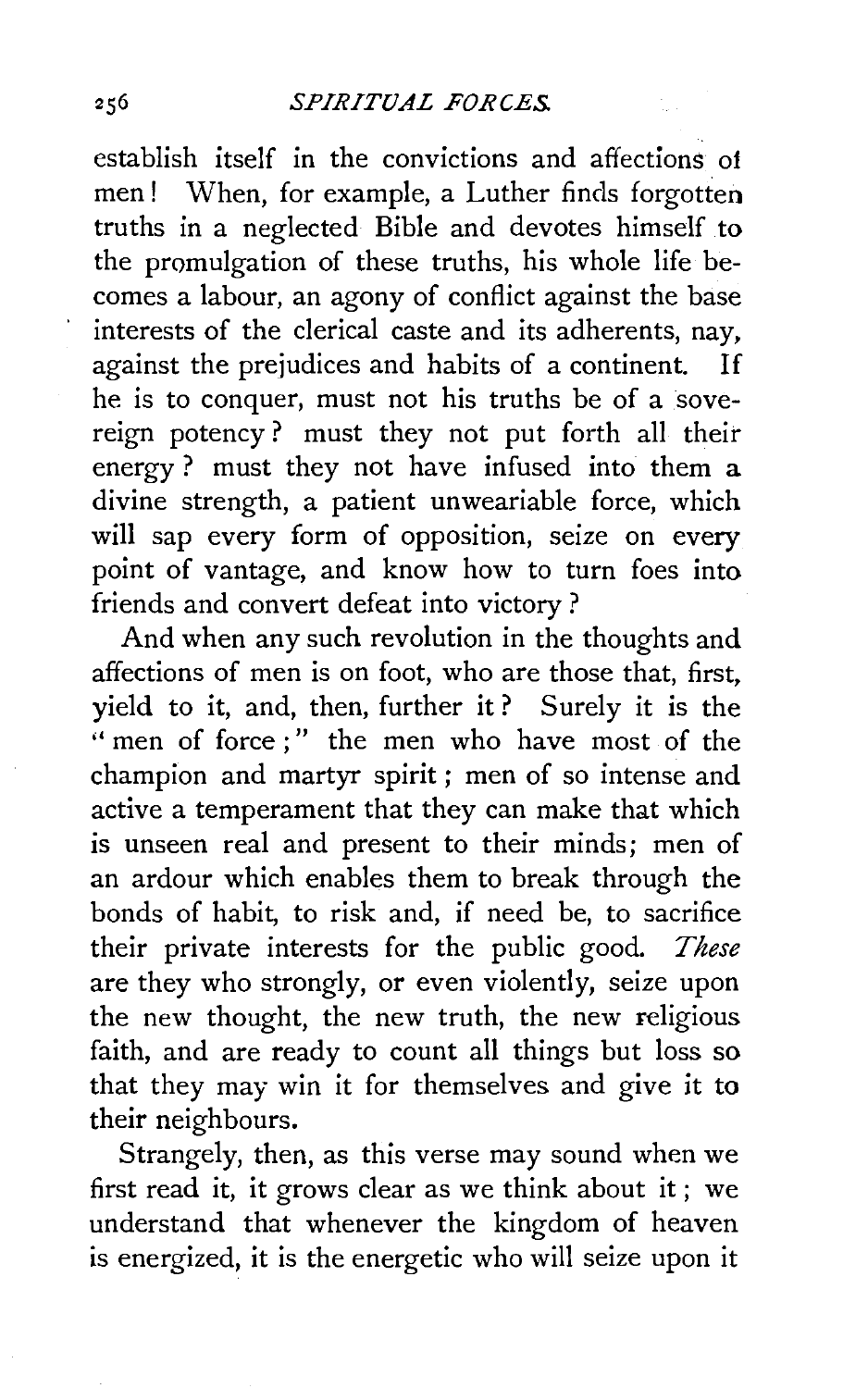by force and gradually impose it on the world; we understand that whenever God reveals new truth, or, rather, old truth in new forms; and puts an unwonted force into it, it is the "men of force"--the men of active, earnest, intense nature-who will be the first to run the risk of receiving it, the first to make the sacrifice of breaking away from that which is old in order to espouse and advocate that which is new. So soon as we apply this general rule to the case before us, all obscurity disappears from our Lord's words. When He manifested Himself to Israel, the kingdom of heaven was *energized.* There was a sudden development, a forcible and marvellous outburst of pent-up powers. All that was highest, purest, divinest in the law of Moses and the worship of the Temple was expressed in and by Him, but expressed in simpler, nobler, and more universal forms - in forms which made them the property of the whole world instead of the patrimony of a single race.

Take one or two illustrations of the new force, or energy, which was thus infused into the kingdom of heaven. By their very separation from other races, the Jews bore witness to the holiness of God, testified that moral purity was a law of his kingdom. But Christ, simply because He was really, and not formally, pure; because He was holy, harmless, undefiled, and separate from sinners, could mingle with sinners, instead of standing aloof from them, and make holiness inviting to them, and welcome the sinners of all ages and lands, not to his feet only, but to his heart. The Jews were taught to hold God for their Lord and Friend, because they served Him VOL. III.  $18$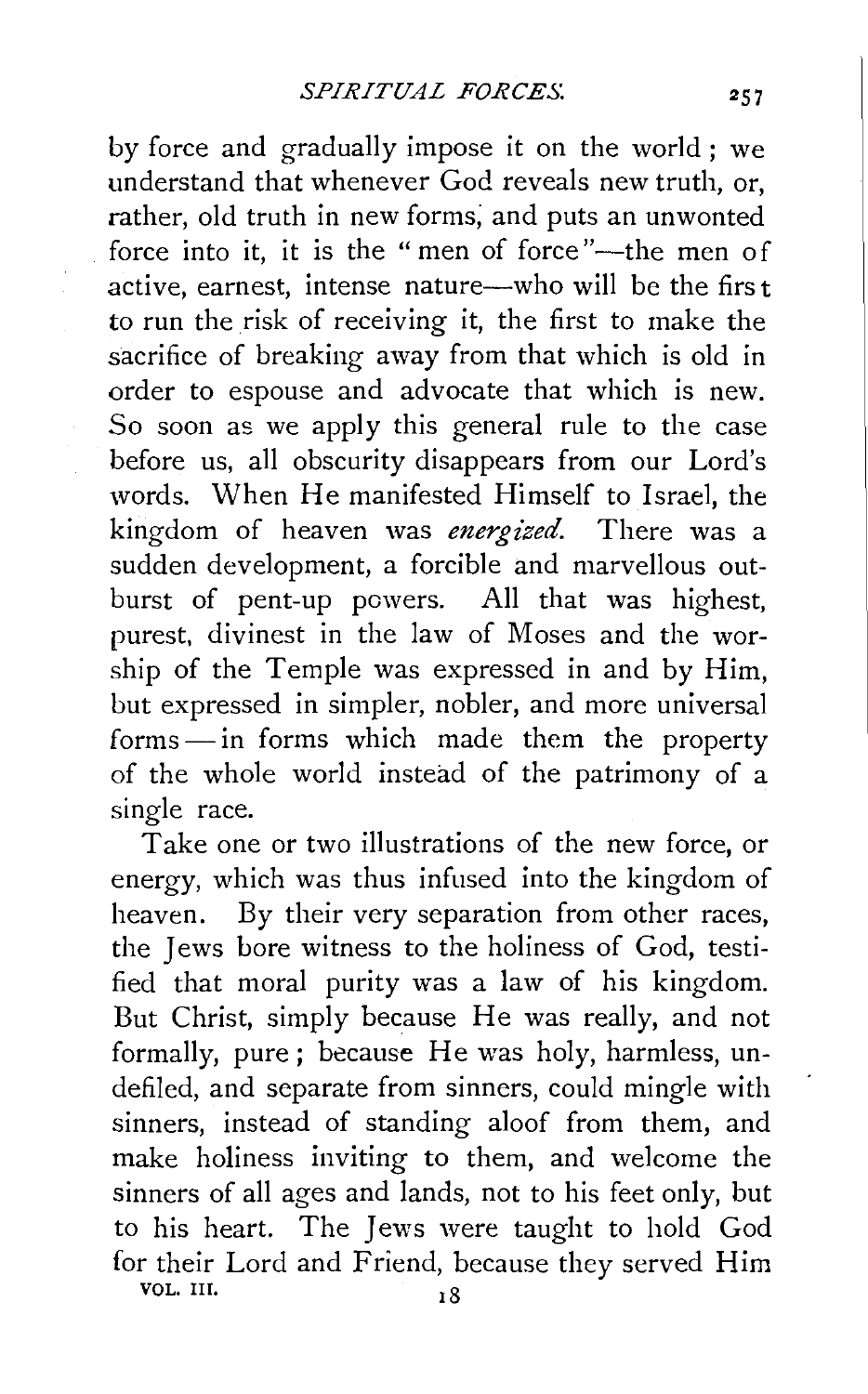and kept his commandments ; but, in Christ, God revealed Himself as the tender forgiving Father even of the unloving and disobedient, as caring for the prodigal and erring children who had alienated themselves from Him, and as not simply longing for their return to Him, but as sacrificing what He loved best that they might return. The Jews were taught to trust in the mercy of God, to believe that He would forgive their sins if they expressed their sorrow for sin in the sacrifices He had appointed for them ; but in Christ the mercy of God was disclosed, not as willing to forgive a man, or a nation, for the sake of the sacrifices they offered, but as itself making a sacrifice, as constraining Him to sacrifice *Himself,* in order to take away the sin of the whole world.

Now it needs no argument to prove that, by thus extending and fulfilling the Hebrew law, Christ poured into it a flood of spiritual and redeeming force which made it virtually a new revelation ; we see at once that by his advent and teaching, his life ard cross, the kingdom of heaven was energized, transformed, glorified.

And this new force in the kingdom called for new force in the men who would enter it ; this new spirit in the revelation of God demanded a new heart and **a** new spirit in its recipients. No indolent or merely formal acquiescence, no mere observance of certain religious customs and ordinances, no idle repetition of creeds and prayers, would any longer suffice. The new Faith demanded a new and corresponding type of religious character. And this type was found both in John and in Jesus. Different as they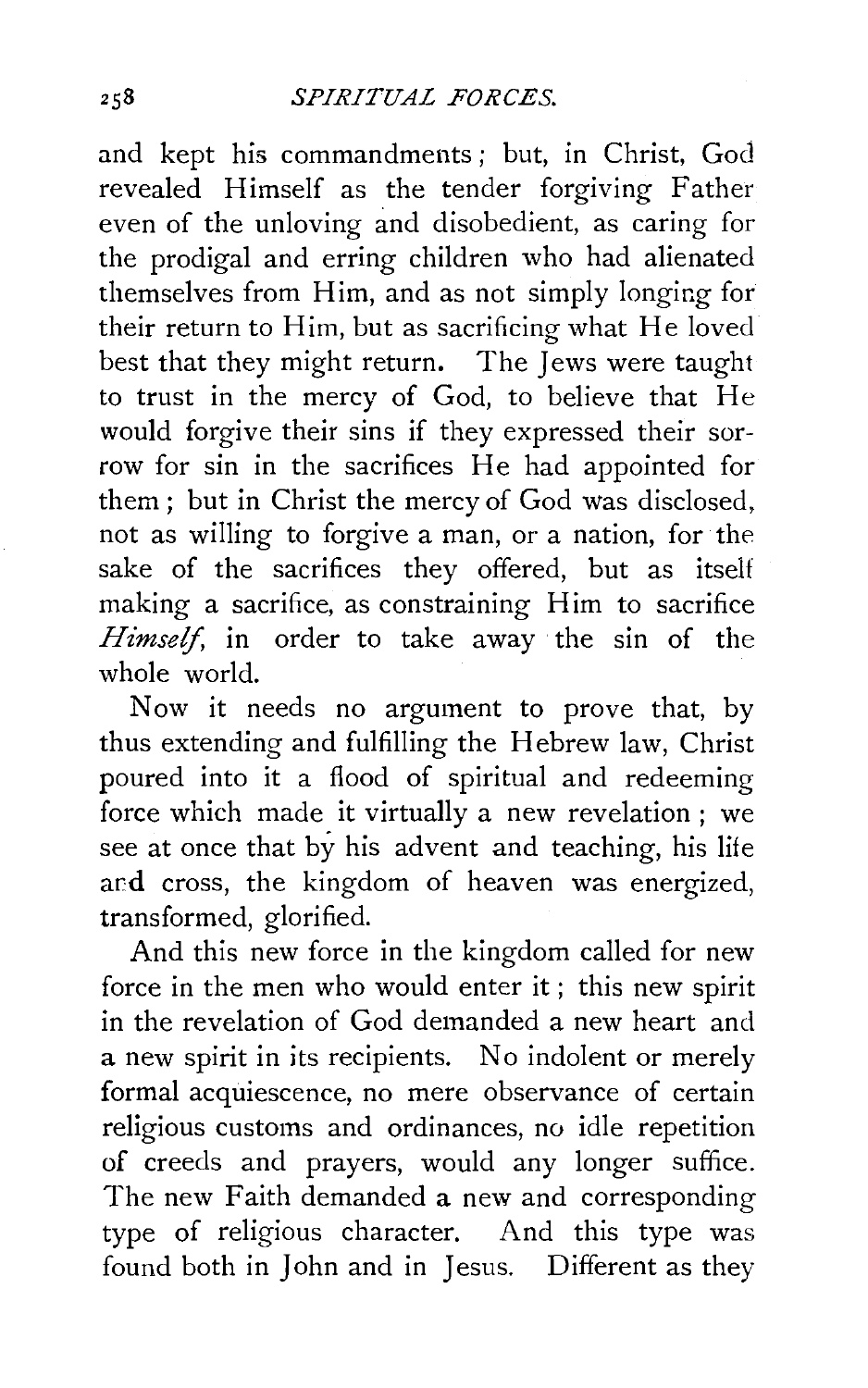were in much, they had this in common-a perfect devotion to the truth. *They* did not waver and hang in poise between the world and God. They did not seek to condone moral defects by zeal for forms of belief or worship. They did not give ninetenths of their time and energy to making a fortune or making a name, and the other tenth to the service of God and man. They did not trim between the favour of the Divine King and the favour of priests and princes. They loved God with all their heart and soul and strength. They consecrated their whole life to the proclamation and obedience of truth and righteousness. They put their hands. to a plough from which they did not look back.

And their followers were of a kindred spirit. They esteemed the reproach of Christ above all the riches of the world. That they might know and, serve the truth, they left all that they had,-home and synagogue, wives and children, the respect of their neighbours and the goodwill of rabbi and, priest. With neither scrip nor purse, they followed One who had not where to lay his head—followed Him whithersoever He went, followed Him, through life, to death. They were emphatically " men of force," men of supreme spiritual energy ; and when Christ came and put a new force into the kingdom of heaven, these men of force responded to his call ; the kingdom was energized, and they seized upon it with a sacred violence, and clung to it at the loss of all they once held dear ; all that they had heretofore most gloried in, they did now count but dross that they might win Christ and be found in Him.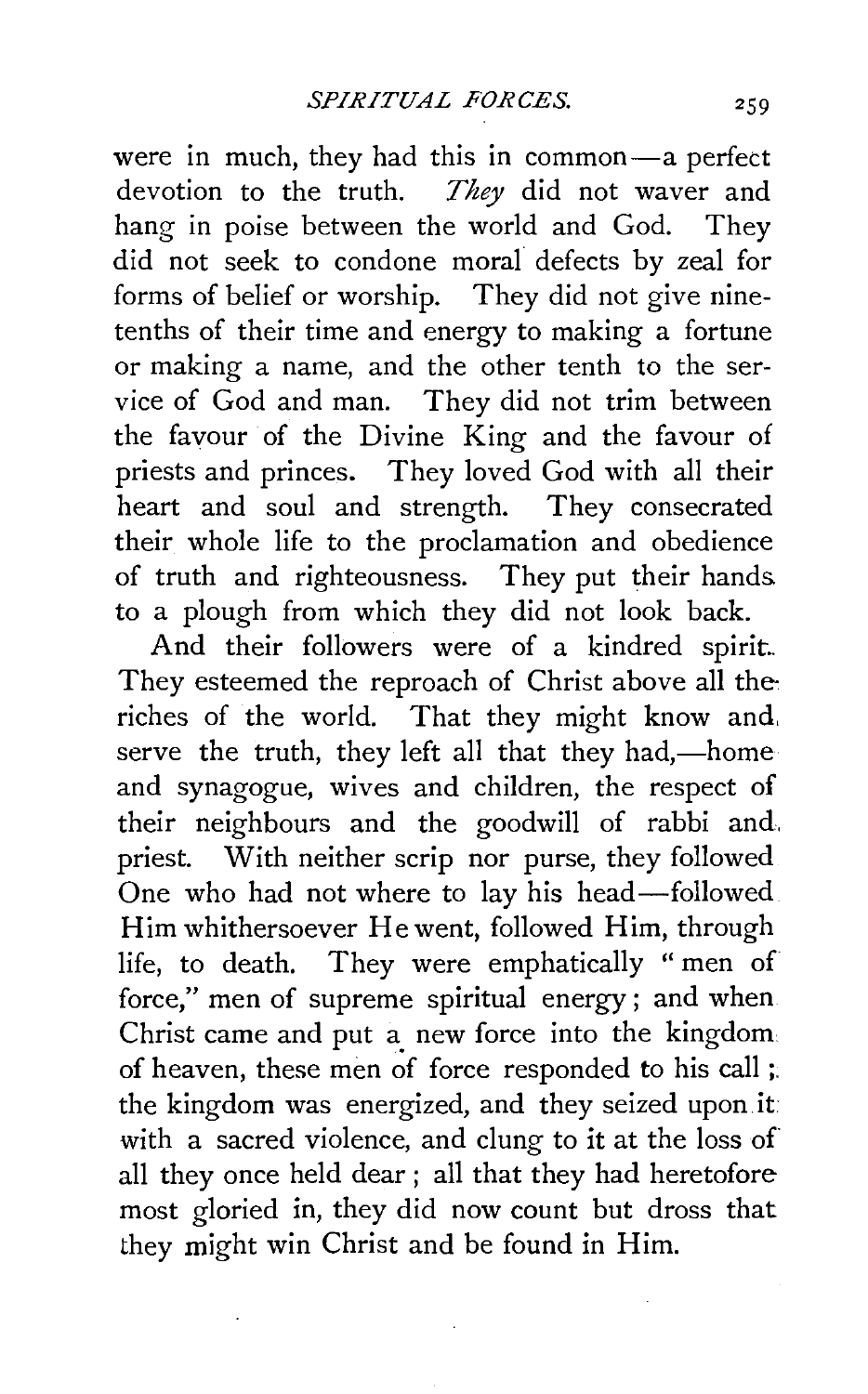*2. "From the time of John the Baptist until now,"* says the Lord, "this was the law of the heavenly kingdom; it came with force, and it required a certain force of character to lay hold upon it." Is that law repealed, then? does it no longer bind men, or does it still run and hold ? Has the kingdom of heaven lost, or abated, its energy? Have we fallen back to the level of the Jews, so that we may account ourselves citizens of rne heavenly kingdom if only we lightly acquiesce in the truth Christ taught, if we recite the Christian creed and prayers, if we observe the forms of Christian worship ? Or is the truth of Christ still vital, and the life of Christ still a sovereign and supreme energy in the world, demanding a hearty and energetic reception at our hands ?

Let our own experience furnish a reply. It is ery true that most of us are familiar with the .elements of Divine truth from our very childhood, .and that our minds and our habits are, in some good measure, insensibly formed by them as we rise in years. Even the world around us is largely dominated by Christian principle-as we may see if we compare our social conditions with those of ancient Greece and Rome-and imposes some wholesome restraints upon us, supplies us with some motives to virtue and purity. And our homes are, for the most part, far more distinctively Christian than the general world around us ; in our domestic intercourse we constantly receive some pious impressions, not simply from the words we hear, but from the kindness, the patience, the horror of evil, the devotion and self-sacrifice we see in those whom we love. It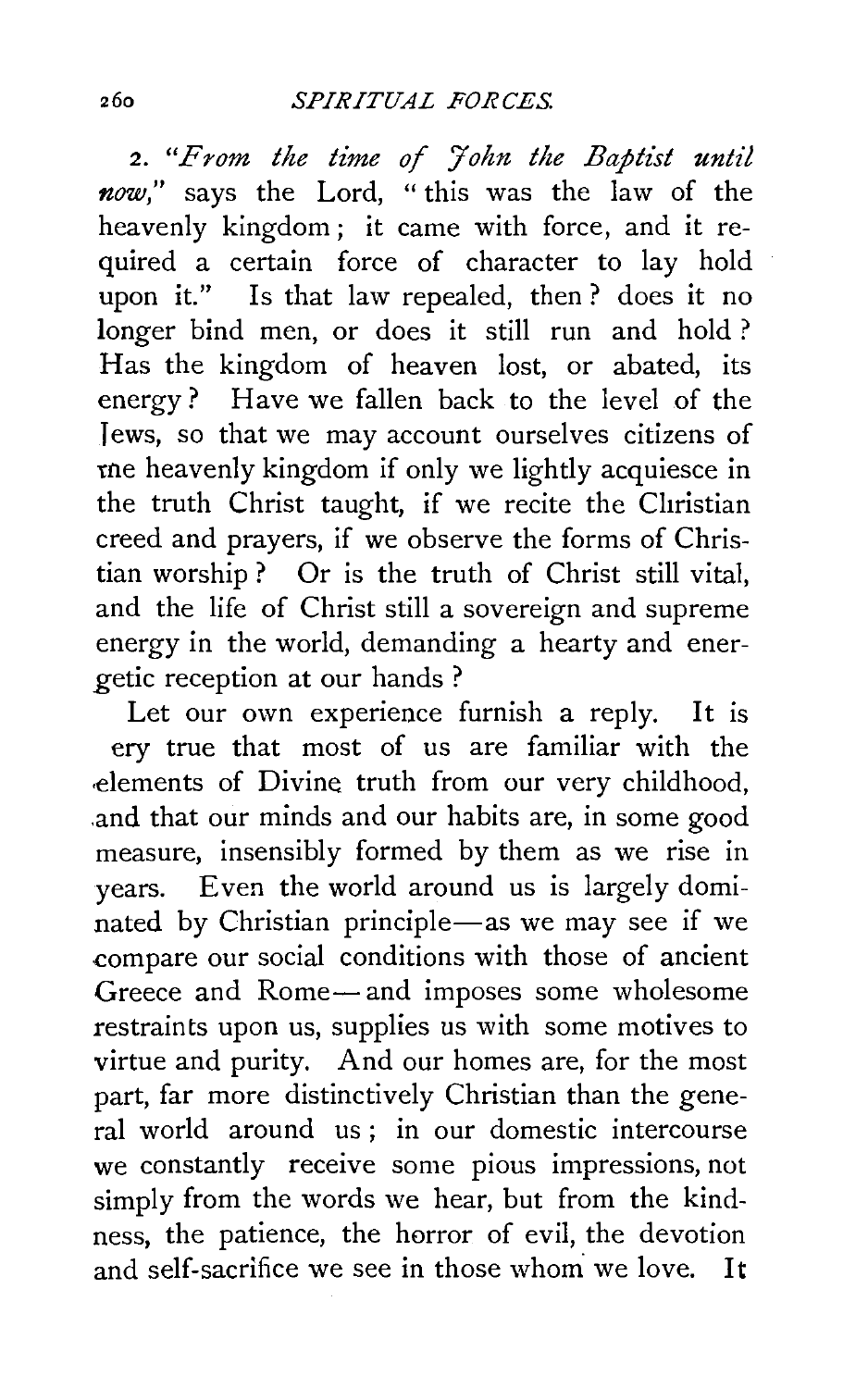may well be, therefore, that we have grown up unconsciously into religious habits of thought and conduct ; that, though we trust we have a sincere and cordial faith in Christ, we can point to no great interior change, to no sudden and overwhelming moment of conversion : and hence we may be apt to say, " No, the kingdom of heaven has never come to us with force ; we have never violently seized hold upon it."

But before we witness this sad confession, let us consider ourselves somewhat more closely. For though we can point to no sudden sweeping change, though the renewing force may have come upon us so gradually as to be well-nigh imperceptible, yet if our heart and life be truly, though imperfectly, Christian,-must not some great force have been at work within us, to lift us above the lures of the senses, above the customs and habitual sins of a worldly and selfish life? If in .character and conduct we can fairly meet the Christian tests, if we love God more than man, and truth more than gain, and duty more than pleasure ; if we are sincerely endeavouring to correct the defects of our nature, to bring all its faculties and affections under law to Christ; if our faith makes the unseen visible to us, and brings the distant future into the present, so that during these fleeting hours of time we are acting on motives drawn from eternity: if, in short, we are Christian in more than name, is it, can it be, anything short of a Divine energy by which we have been thus renewed in the spirit of our mind ? Must not the kingdom of God have exerted an amazing force upon us? Must not we have seized upon it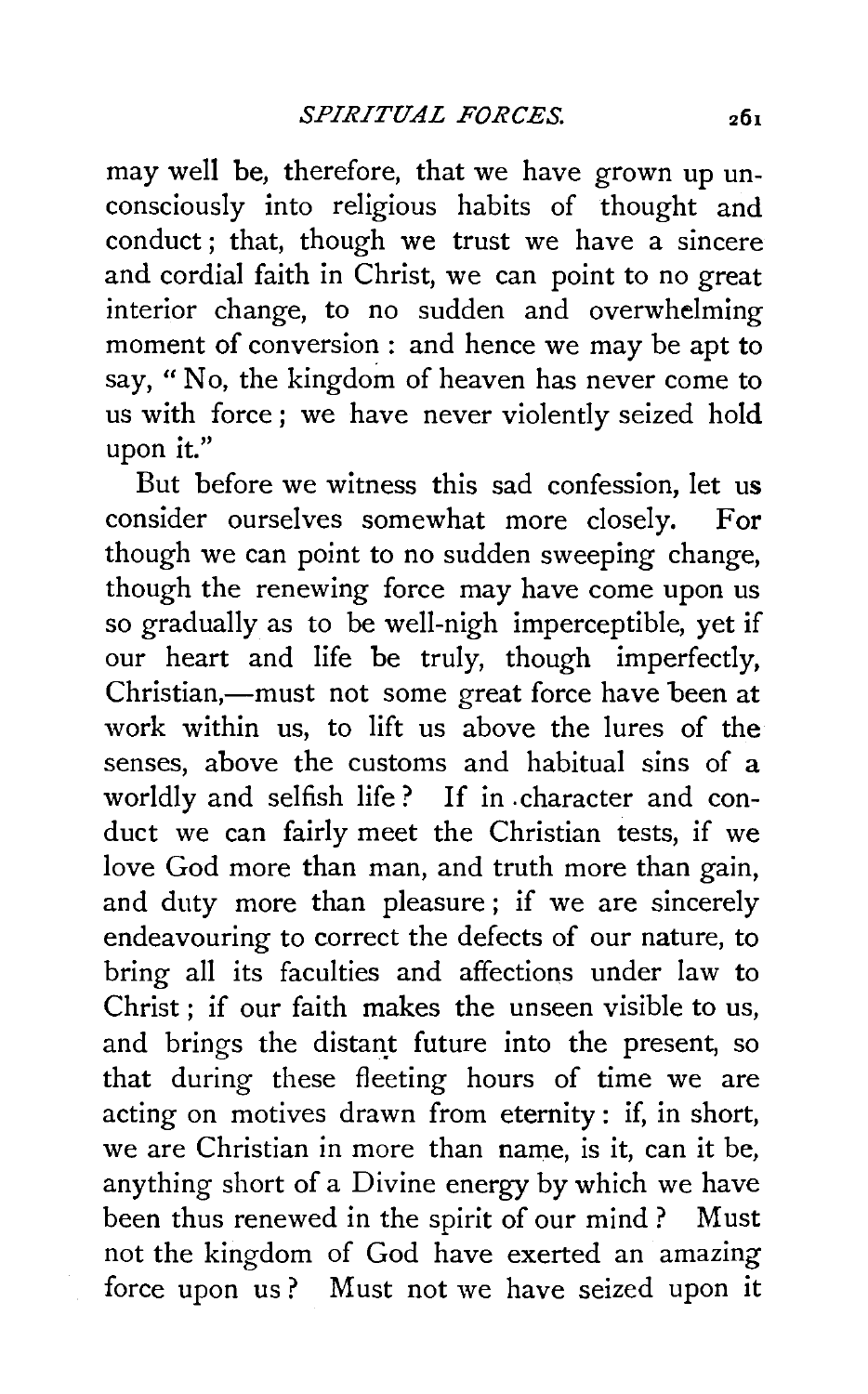with answering force ? If it had not come to us with power, if we had not strongly laid hold upon it, and clung to it, would not even the common temptations of life have sufficed to detach us from it long ago?

And, again, we may be conscious of no startling revelation of truth, and of no sudden and convulsive response of our whole nature to it; but cannot we recall a time when our eyes were opened to recognize the immense value of the truths with which we had always been familiar, and of the spiritual gifts which we had unconsciously received? It may have been a quiet time; perchance the soul may have lain still and calm as the Divine disclosure dawned upon it : but was there not a time in which we were brought to a pause, and constrained to a conscious and heart-felt decision for truth, duty, Christ, God ? Some friend spoke to us, it may be, and spoke so as to reach our heart, or some new influence fell upon our life, or clouds of sorrow darkened painfully over our head, and we were compelled to reflect, compelled to recognize, how much God had already taught us and given us; we felt ourselves urged, constrained, to make a distinct and conscious act of the will, to take Christ for our Lord and Friend and to avow ourselves believers in Him. We felt how much he had done for us, how much we were fain to do for Him; and, with a willing heart, we devoted ourselves to his service. When his truth and claims were thus pressed home upon us, and brought into conscious connection with our personal life, we rose to the occasion, and gave ourselves to Him who gave Himself for us. And what was that but the kingdom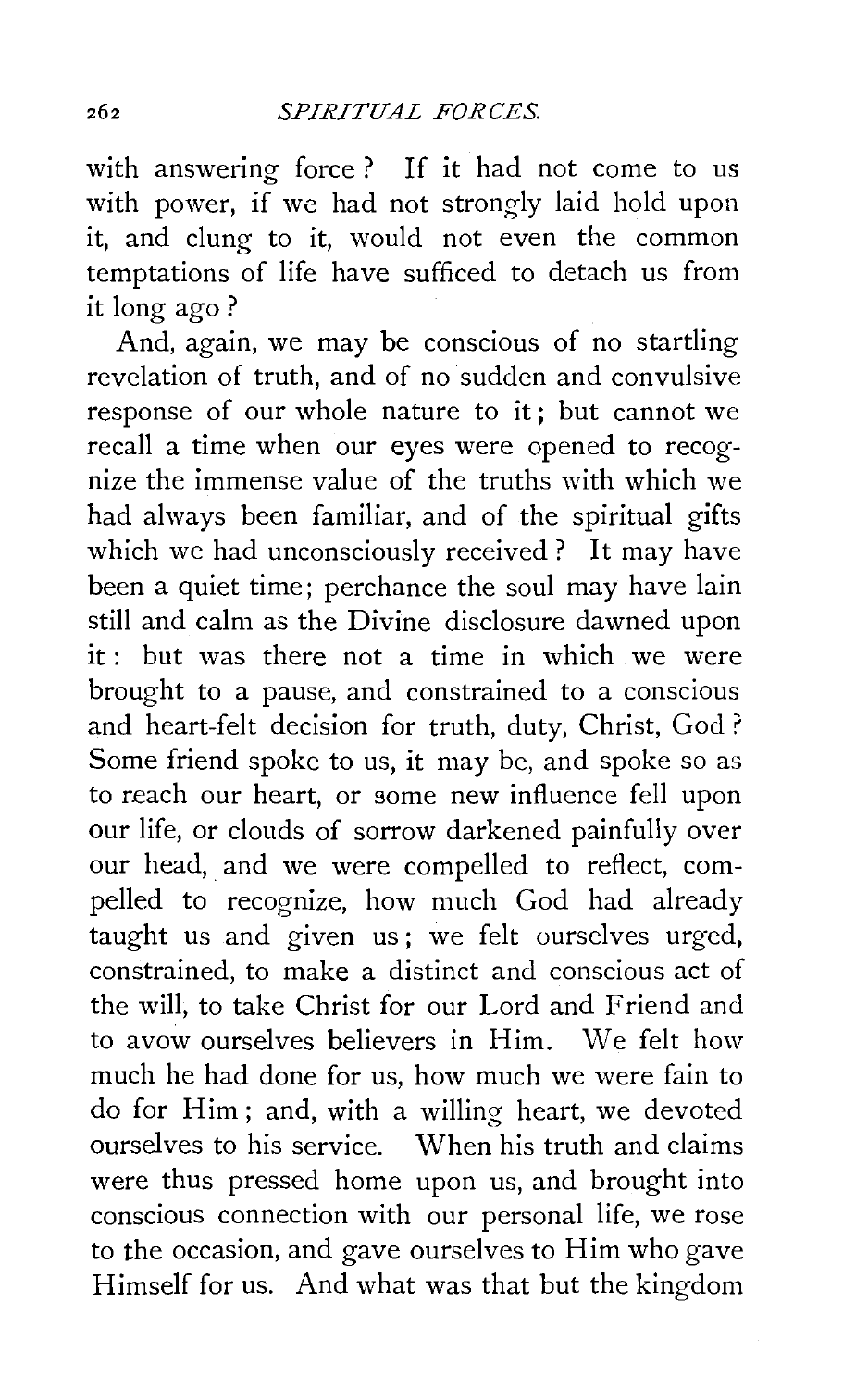of heaven coming with force to us personally, and our laying hold upon it with force ?

Since then, at many times, in divers ways, that kingdom has been "energized" for us, and we have strangely and unwontedly felt its power; we have been made aware that, if we would fully enter into it, we must rise into a new type of character or into new degrees of devotion. What solemn moments come to us all in the quiet hours of meditation or worship, or in the excitements of intense joy, or in the depressions of profound grief! How often do we feel that, as yet, our hearts are torn by contending passions and aims ; that, for men who profess to love truth and righteousness and God before all, we are too much under the influence of indolence, of habit, of forms, of moods and tempers ; that we suffer the world to be too much with us ; that our aims are too low, too many, too diverse ; that our affections are not fixed firmly, and supremely, and unalterably on the things that are spiritual and eternal ! And at such times, perhaps, a gracious influence sweeps over our souls; a light from heaven shines in upon us, and in that light we see our life, and its meaning and purpose, more distinctly: we feel that if only we were to break with evil once for all, to become perfect in our devotion to the Divine Will and to carry out our own deepest convictions, we might bring an unbroken unity into our lives, know the peace which passeth all understanding, and enter on a joy to which all joys of sense and time are gross and unclean.

Thus the kingdom of heaven "energizes" itself within us, clothes itself, with new force ; and, if we